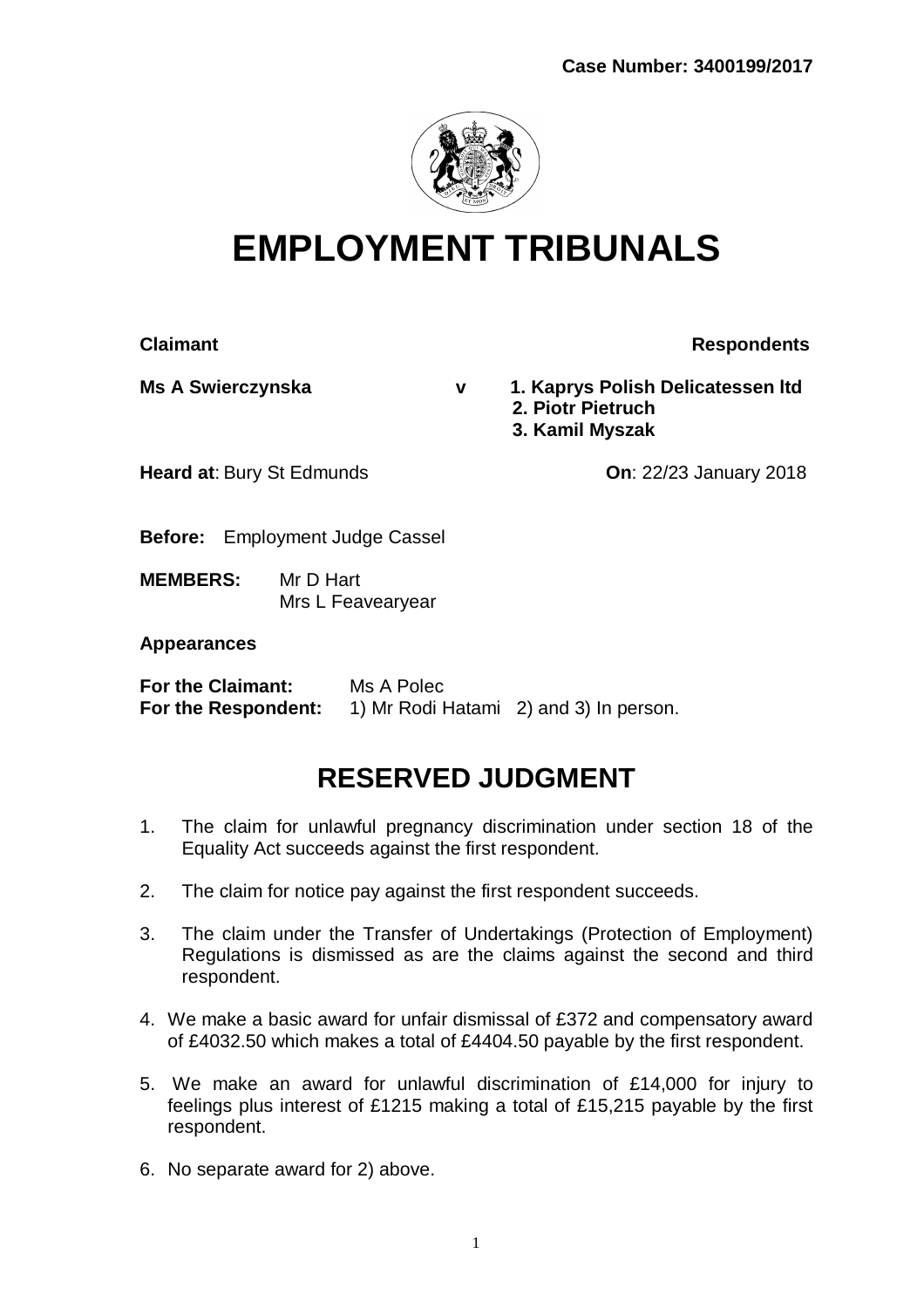# **REASONS**

- 1. In her claim to the Employment Tribunal the claimant Ms A Swierczynska complains of unfair dismissal, unlawful sex discrimination on the grounds of pregnancy or maternity, unpaid notice and arrears of pay. The first respondent denied all the complaints.
- 2. There was a preliminary hearing on 31 July 2017 and a further preliminary hearing on 1 November 2017. The claims were set down for trial for two days 21 and 22 January 2018. The second and third respondents were joined in these proceedings.
- 3. On 1 November 2017 Employment Judge Ord found that the claimant had been unfairly dismissed and identified the claimant's remaining claims as follows:-
	- 3.1 That she was dismissed because she was pregnant.
	- 3.2 That she was not paid notice pay.
	- 3.3 There was no information or consultation regarding the transfer of an undertaking.
- 4. The first claim relates to a breach of section 18 of the Equality Act 2010. The second claim to the Employment Tribunal Extension of Jurisdiction (England and Wales) Order 1994 and the third claim to the Transfer of Undertakings (Protection of Employment) Regulations 2006 ("TUPE").
- 5. The claimant attended and was represented by Ms Polec and was assisted by Ms Otty who interpreted the evidence from English to Polish and vice versa to assist the claimant. The first respondent was represented by Mr R Hatami, director, and the second and third respondents represented themselves.

#### **Evidence**

- 6. We had presented to us a bundle of documents comprising 77 pages and
	- 6.1 the response form of the second respondent;
	- 6.2 the response form of the third respondent;
	- 6.3 a written statement of Jolanta Milczame;
	- 6.4 Statement of Adrian Brozka.
- 7. The following gave evidence:
	- 7.1 The claimant;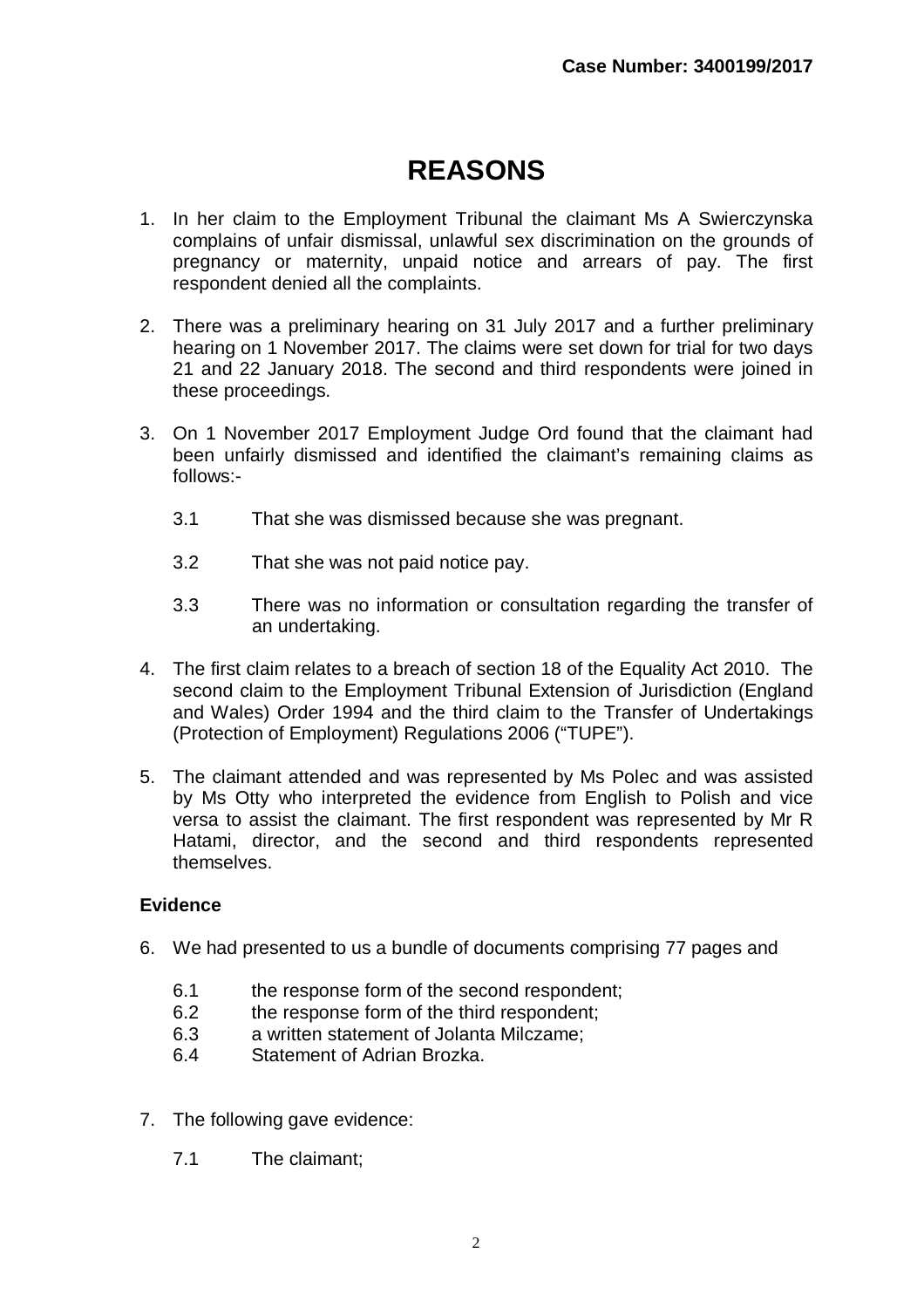- 7.2 Mr Rodi Hatami, Director of the first respondent;
- 7.3 Piotr Pietruch, second respondent;
- 7.4 Kamil Myszak, third respondent;
- 7.5 Adrian Brozka.

#### **Findings of Fact**

- 8. The tribunal makes the following findings of fact based on the balance of probabilities and having considered those documents to which our attention was drawn.
	- 8.1 The claimant was employed as a shop assistant from 5 November 2014.
	- 8.2 The first respondent is a company, the principal business of which is owning and running a delicatessen in Stevenage.
	- 8.3 The two former Directors, the second and third respondents had business experience, but ran into financial difficulties running the first respondent.
	- 8.4 Accounts were produced which showed a significant trading loss of approximately £22,500 in the year ending August 2016.
	- 8.5 We accept that the second and third respondent made efforts to sell the business and "For Sale" signs were displayed within the shop which led to enquiries being raised, or so we understand it.
	- 8.6 Mr Hatami visited the shop on one occasion, on a date uncertain, and decided to buy it.
	- 8.7 A share transfer took place on 12 December 2016 and a record from Companies House was produced at page 74, which showed that there was a change of Directors effective from 12 December and Mr Hatami was the sole Director of the first respondent from that date. There was no relevant transfer for the purposes of TUPE.
	- 8.8 The two previous Directors, the second and third respondent, decided to dismiss the four employees who were engaged in the shop by way of redundancy. No procedure was followed.
	- 8.9 The claimant was one of three to whom an email was sent which was dated 14 December 2016. It was the intention of the second and third respondents to dismiss the three employees, but the email was not clearly worded and quite ambiguous.
	- 8.10 A letter was prepared and exhibited at page 66 making it clear that their contracts of employment were being terminated. That letter was dated 12.12.16.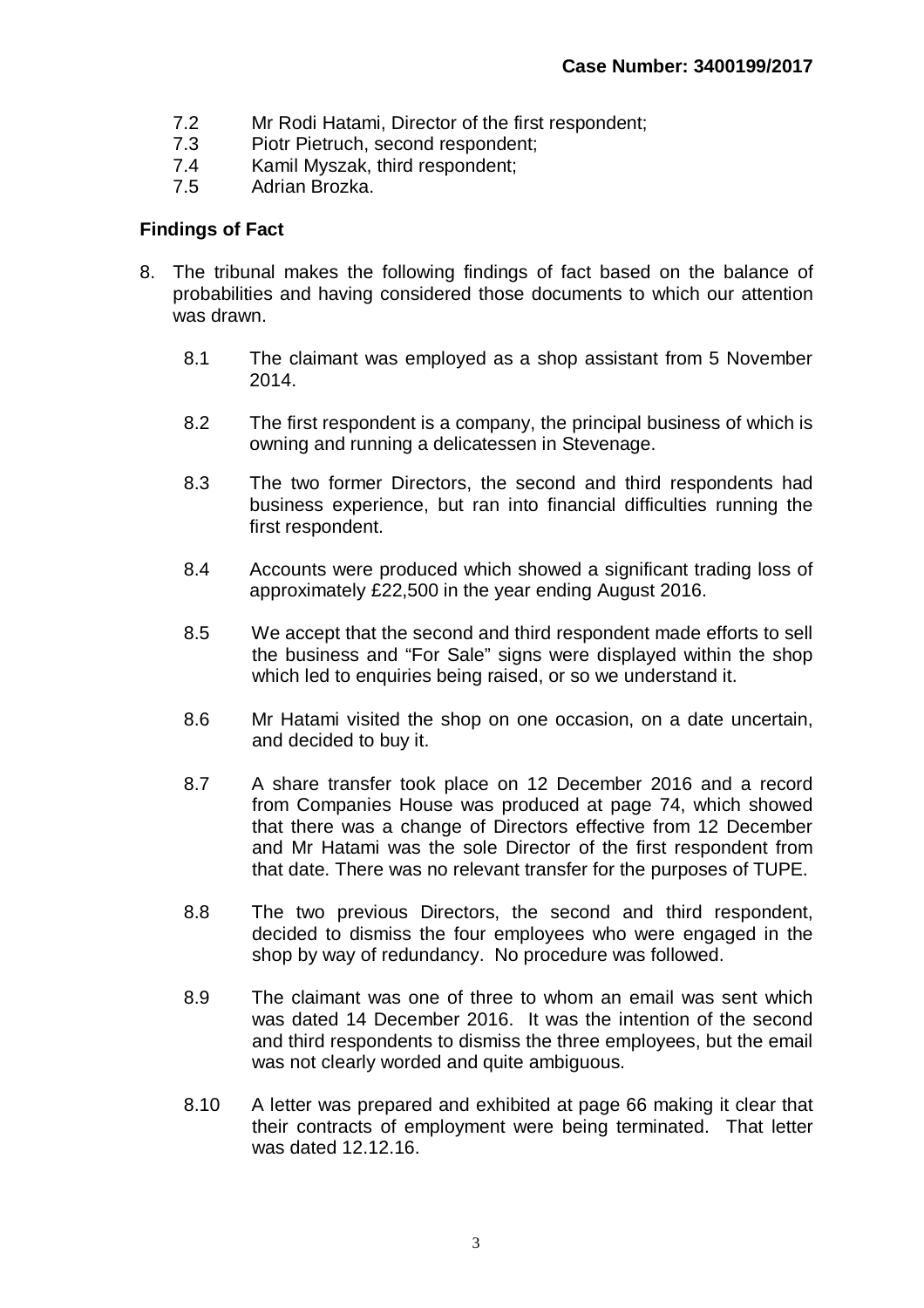- 8.11 We accept that the claimant did not receive that letter until sometime later after 21 December 2016.
- 8.12 None of the three who received notification appeared to take it seriously. The claimant who did not receive it, along with the other three attended their work place and carried on as if nothing had changed following the share sale on 12 December.
- 8.13 The claimant worked according to her rota, which she had received on 2 December 2016.
- 8.14 In any event the claimant made enquiries and understood that she should carry on working.
- 8.15 She was at work on 19 December as were Adrian Brozka and Natalia Kosarczuk and Jolanta Milczame. We did not hear evidence from Natalia Kosarczuk who has, so we were told, left the country, but we did hear from Adrian Brozka who overheard a telephone conversation.
- 8.16 Adrian Brozka told us that the call was from someone called "George" who was the co-owner and was received by Natalia Kosarczuk. No one else involved in these proceedings including the new owner has ever heard of "George" and we accept Adrian Brozka's evidence in so far as a call was received.
- 8.17 As a result of the call and on this both Adrian Brozka and the claimant are agreed, Natalia Kosarczuk told the claimant that she had been dismissed.
- 8.18 The claimant took her personal belongings and left the shop.
- 8.19 She wrote a letter of appeal dated 20 December 2016 addressed to Mr Hatami and the two previous Directors appealing against what she described as "the verbal and incomplete notification of her termination." There was no response to the appeal save that the second respondent told her "not to bother the new owner".
- 8.20 At the previous hearing, there was a finding of unfair dismissal and we find that the date of termination of the contract of employment was 19 December 2016.
- 8.21 As far as the reason for dismissal is concerned we find the following:
	- 8.21.1 On 23 November 2016, the claimant sent to the company an email informing the company that she was pregnant. The second and third respondent accept that they received that email. No risk assessment was carried out following the notification of the claimant's pregnancy by the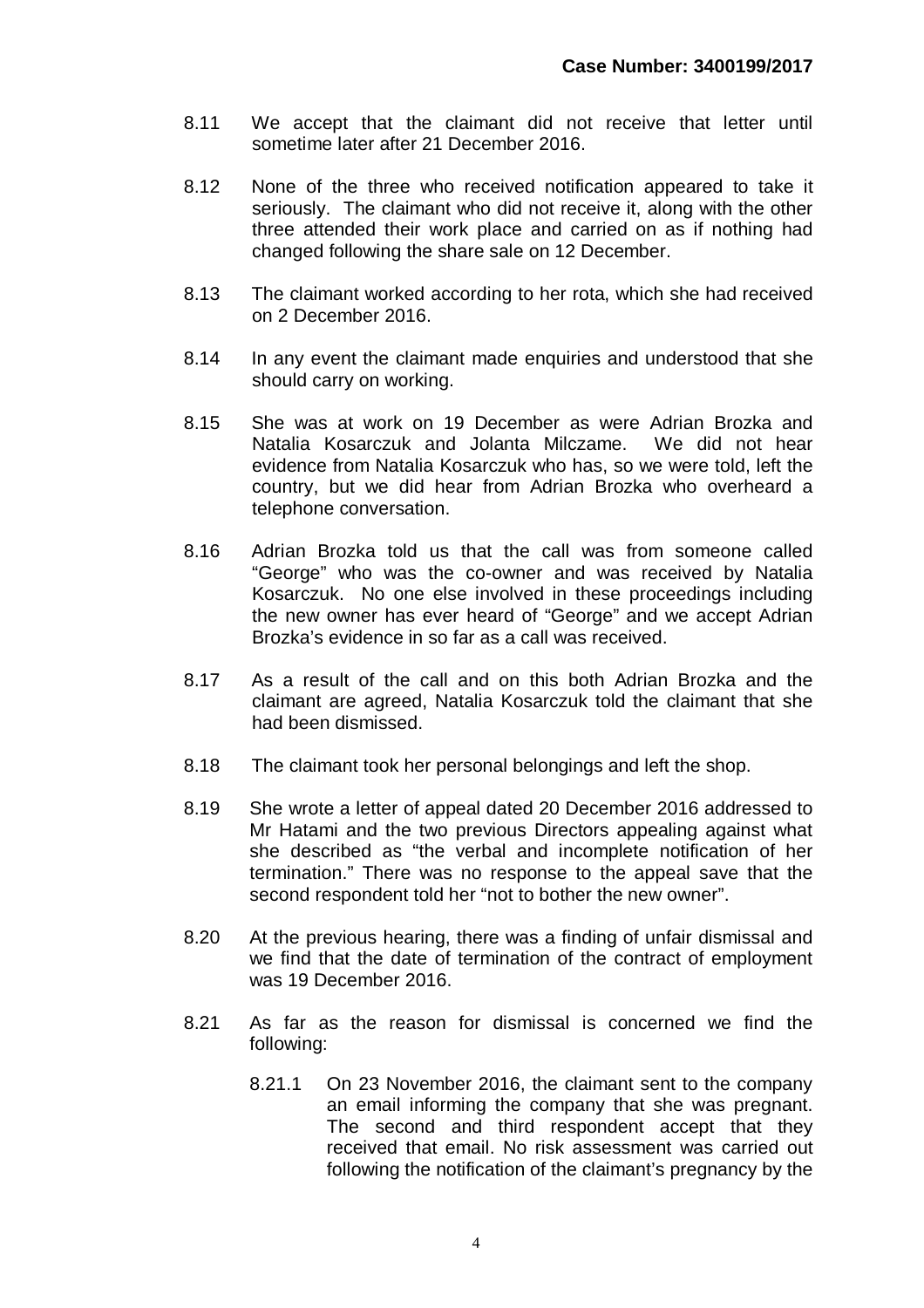second or third respondent, or any other person on behalf of the first respondent.

- 8.21.2 The second and third respondents intended to dismiss all the employees irrespective of protected status or otherwise. In evidence the second respondent stated the details of the employees were provided to Mr Hatami and we accept that evidence and that included the notification of pregnancy.
- 8.21.3 Mr Hatami on the purchase of the shareholding knew that there were four employees. He told us that three of them had presented themselves to him. He was vaguely curious as to who the fourth person was, but does not appear to have made any further enquires that would have established that the fourth person was the claimant.
- 8.21.4 Mr Hatami was an unreliable witness. On one occasion, he suggested that his Solicitors had submitted the response form in which dismissal was admitted without his authority. He described the claimant as a customer, but denied that she had ever worked for him. Adrian Brozka who was called by the respondents confirmed that the claimant was at work on 19 December. In her written statement Jolanta Milczame also stated that. On that day, Mr Hatami thought he was at work, but was in and out of the shop, but was clear that the claimant was not at work that day nor in fact ever worked for the first respondent.
- 8.21.5 If the two former Directors are right, which we find was the case, and employee information was relayed to Mr Hatami, he would have known that she was pregnant. In any event by December the claimant described herself as heavily pregnant and her pregnancy was obvious.
- 8.21.6 Much of Mr Hatami's evidence we find difficult to accept. It is inconceivable that having been on notice that there were four employees, he did not make enquiries as to the identity of the fourth. It is equally inconceivable that he had not noticed the claimant working in his shop describing her as a customer.
- 8.21.7 We find that the two previous Directors, the second and third respondents had relayed the information regarding the claimant's pregnancy to Mr Hatami who was in possession of that knowledge at the time he dismissed her.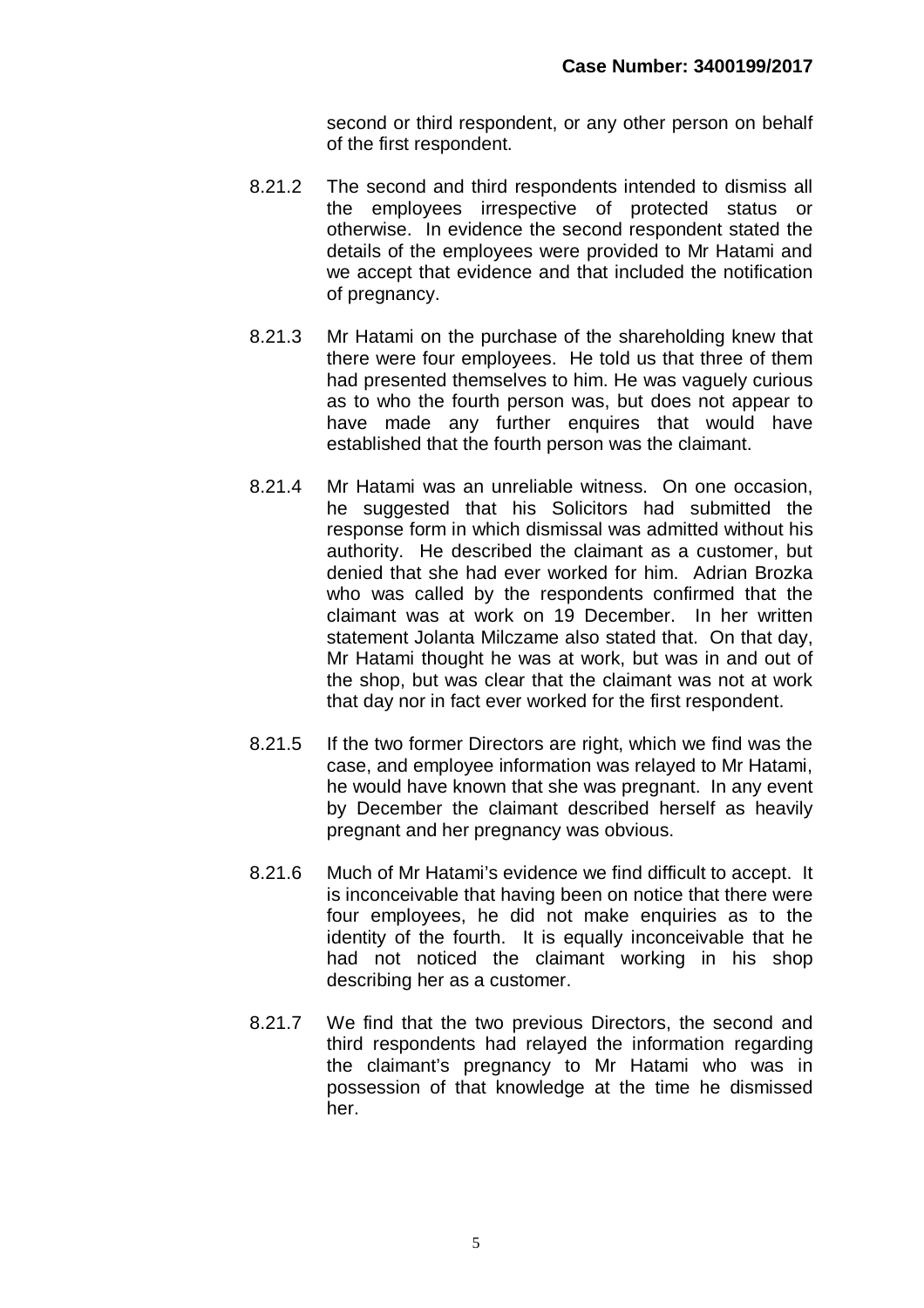#### 9. **Submissions**

At the end of the evidence we heard submissions from and on behalf of the three respondents and from the claimant's representative. We were reminded of the salient disputes of fact and the positions adopted by the various parties. Our attention was not brought to any case law and I announced that we reserved our decision with reasons which I now give and on which we are unanimous.

#### 10. **Relevant Law.**

#### **Section 18 of the Equality Act 2010**

- "18. Pregnancy and maternity discrimination: work cases
	- (1) This section has effect for the purposes of the application of Part 5 (work) to the protected characteristic of pregnancy and maternity.
	- (2) A person (A) discriminates against a woman if, in the protected period in relation to a pregnancy of hers, A treats her unfavourably —
		- (a) because of the pregnancy, or
		- (b) because of illness suffered by her as a result of it.
	- (3) A person (A) discriminates against a woman if A treats her unfavourably because she is on compulsory maternity leave.
	- (4) A person (A) discriminates against a woman if A treats her unfavourably because she is exercising or seeking to exercise, or has exercised or sought to exercise, the right to ordinary or additional maternity leave.
	- (5) For the purposes of subsection (2), if the treatment of a woman is in implementation of a decision taken in the protected period, the treatment is to be regarded as occurring in that period (even if the implementation is not until after the end of that period).
	- (6) The protected period, in relation to a woman's pregnancy, begins when the pregnancy begins, and ends—
		- (a) if she has the right to ordinary and additional maternity leave, at the end of the additional maternity leave period or (if earlier) when she returns to work after the pregnancy;
		- (b) if she does not have that right, at the end of the period of 2 weeks beginning with the end of the pregnancy.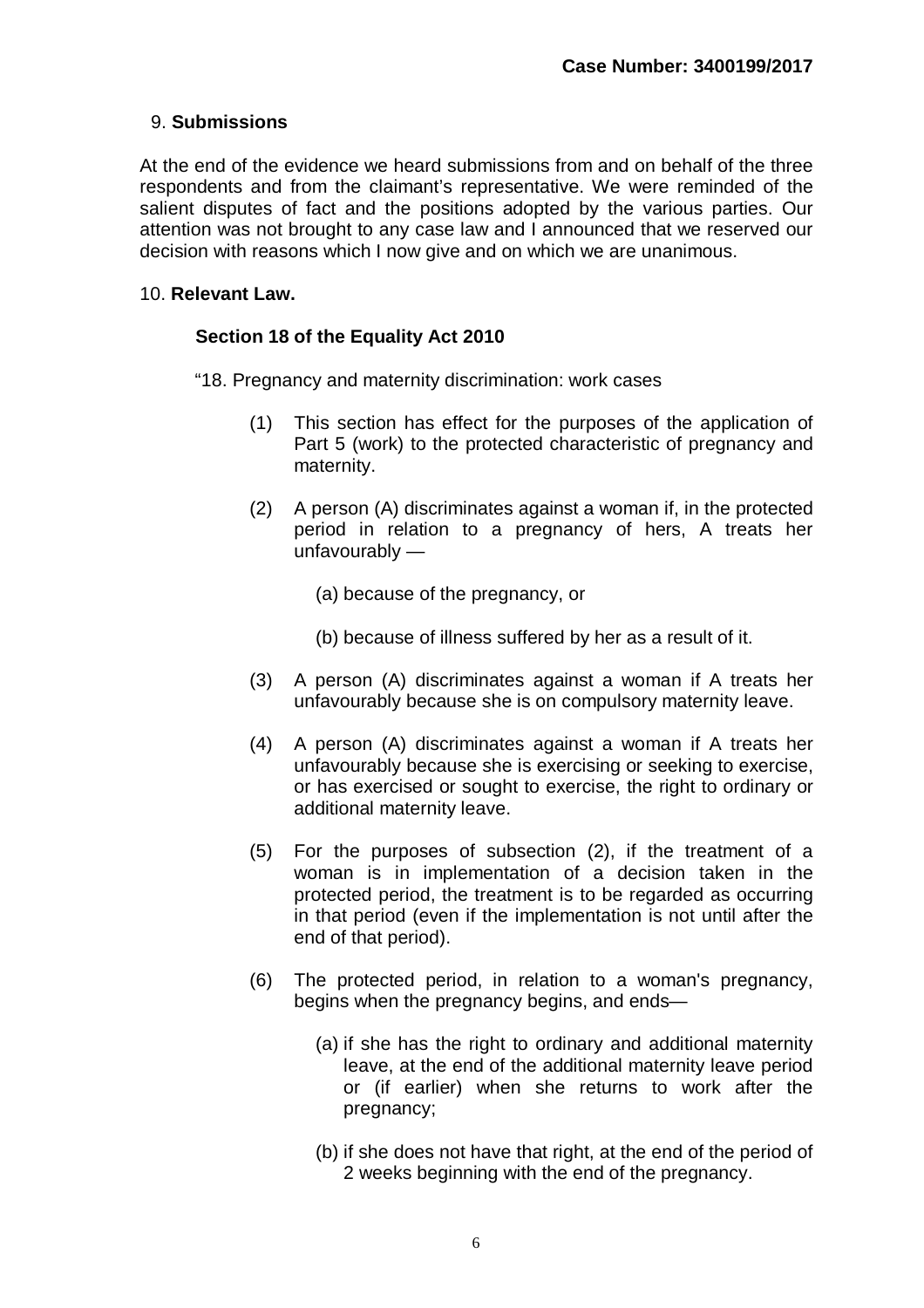- (7) Section 13, so far as relating to sex discrimination, does not apply to treatment of a woman in so far as—
	- (a) it is in the protected period in relation to her and is for a reason mentioned in paragraph (a) or (b) of subsection (2), or
	- (b) it is for a reason mentioned in subsection (3) or (4)"

#### **Section 136 Burden of proof regulations**

"136. Burden of proof

- (1) This section applies to any proceedings relating to a contravention of this Act.
- (2) If there are facts from which the court could decide, in the absence of any other explanation, that a person (A) contravened the provision concerned, the court must hold that the contravention occurred.
- (3) But subsection (2) does not apply if A shows that A did not contravene the provision.
- (4) The reference to a contravention of this Act includes a reference to a breach of an equality clause or rule.
- (5) This section does not apply to proceedings for an offence under this Act.
- (6) A reference to the court includes a reference to—
	- (a) an employment tribunal;
	- (b) the Asylum and Immigration Tribunal;
	- (c) the Special Immigration Appeals Commission;
	- (d) the First-tier Tribunal;
	- (e) the Special Educational Needs Tribunal for Wales;
	- (f) an Additional Support Needs Tribunal for Scotland."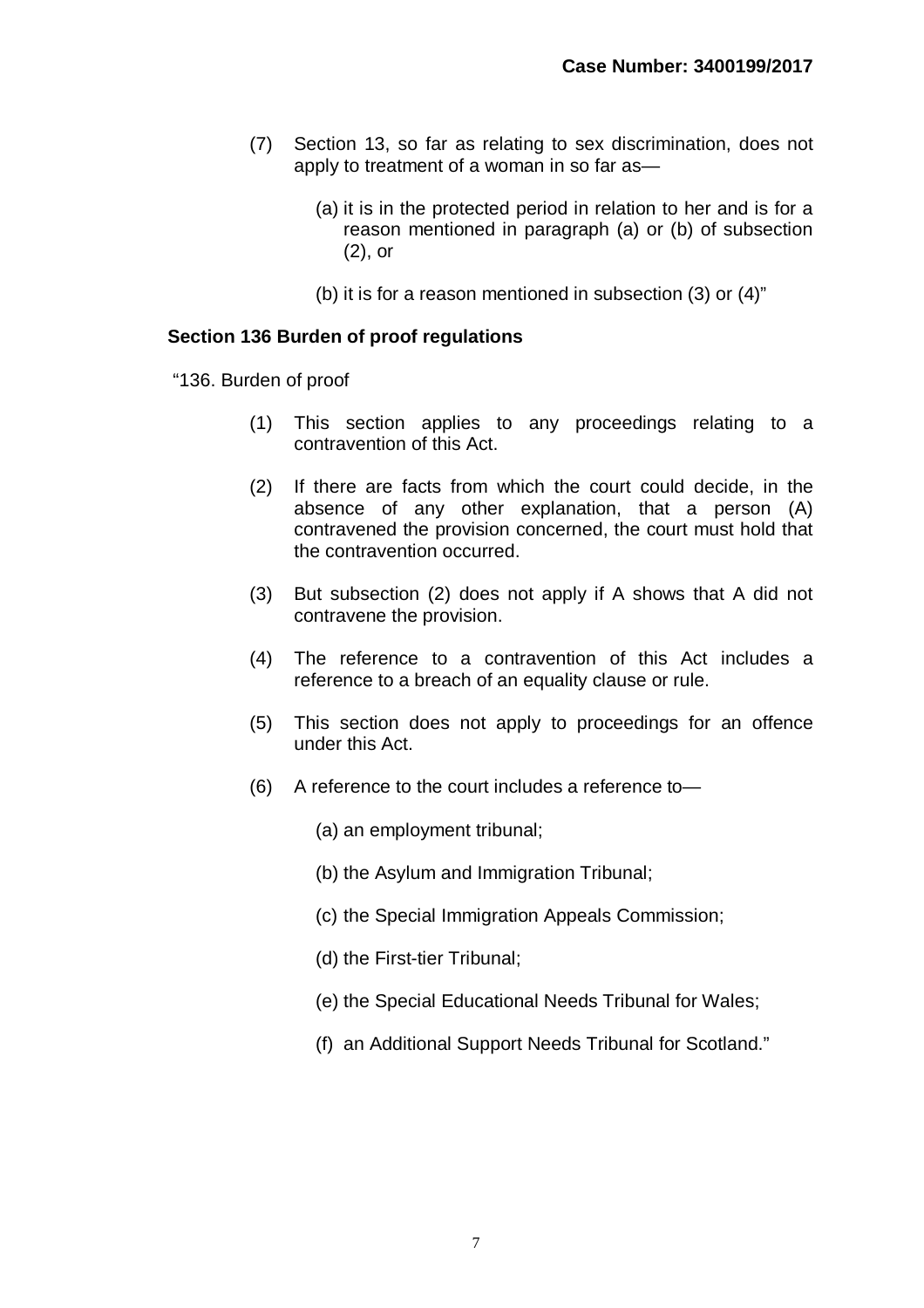## **Conclusions**

- 11.The claimant was clear in her evidence that she had notified the company of her pregnancy and we accept her evidence. The second and third respondents accept that they had received that notification. We find that the second and third respondents relayed that information to the purchaser of the first respondent, Mr Hatami. We have already commented that we have found him to be an unreliable witness and do not believe him in his account of the relationship that the claimant had with the business. To describe her as merely a "customer" in circumstances when he knew that there were four employees working in the shop, in the circumstances that have been described is nonsensical.
- 12.We had some difficulty with the evidence of Adrian Brozka. We did not believe him when he claimed that the telephone call was from "George." It is likely that "George" is a fiction for reasons which are not apparent and it is not for us to speculate as to the reasons why this character was invented. However, we do find that a phone call was received in the circumstances he has described as a result of which the claimant was dismissed. A finding of unfair dismissal was made at the earlier hearing and one of the matters we had to consider is the reasoning behind the dismissal.
- 13.We reminded ourselves of the provisions of section 136 of the Equality Act 2010. There are facts from which we could decide in the absence of any other explanation that the first respondent contravened the provision contained in section 39(2)(c) in dismissing the claimant. No explanation or indeed acceptance of the fact of dismissal was made. We find that at the time the decision was taken to dismiss the claimant Mr Hatami knew that she was pregnant. We find that at the time he made his decision to dismiss her, for that is what he did, the decision was tainted with unlawful sex discrimination.

### **Basic Award for Unfair Dismissal**

14.The claimant had been employed for two years. Her gross pay was £186 per week, the award we make bearing in mind her age at dismissal, is £372.

#### **Compensatory award for Unfair Dismissal**

- 15. For loss of statutory industrial rights we award £250. Loss of earnings from 19 December to mid-April when the claimant would have started her maternity leave, 16 weeks at £186 which amounts to £2976 plus the loss for statutory industrial rights amounts to a grand total of £3,226.
- 16. Uplift for failing to follow ACAS procedure; 25% of the sum awarded, £806.50 making a total of £4032.50.
- 17. We understand from the claimant that she has returned to Poland where she has been for some time. In these circumstances the recoupment provisions do not apply. On the available information, we are unable to consider making any further compensatory award.